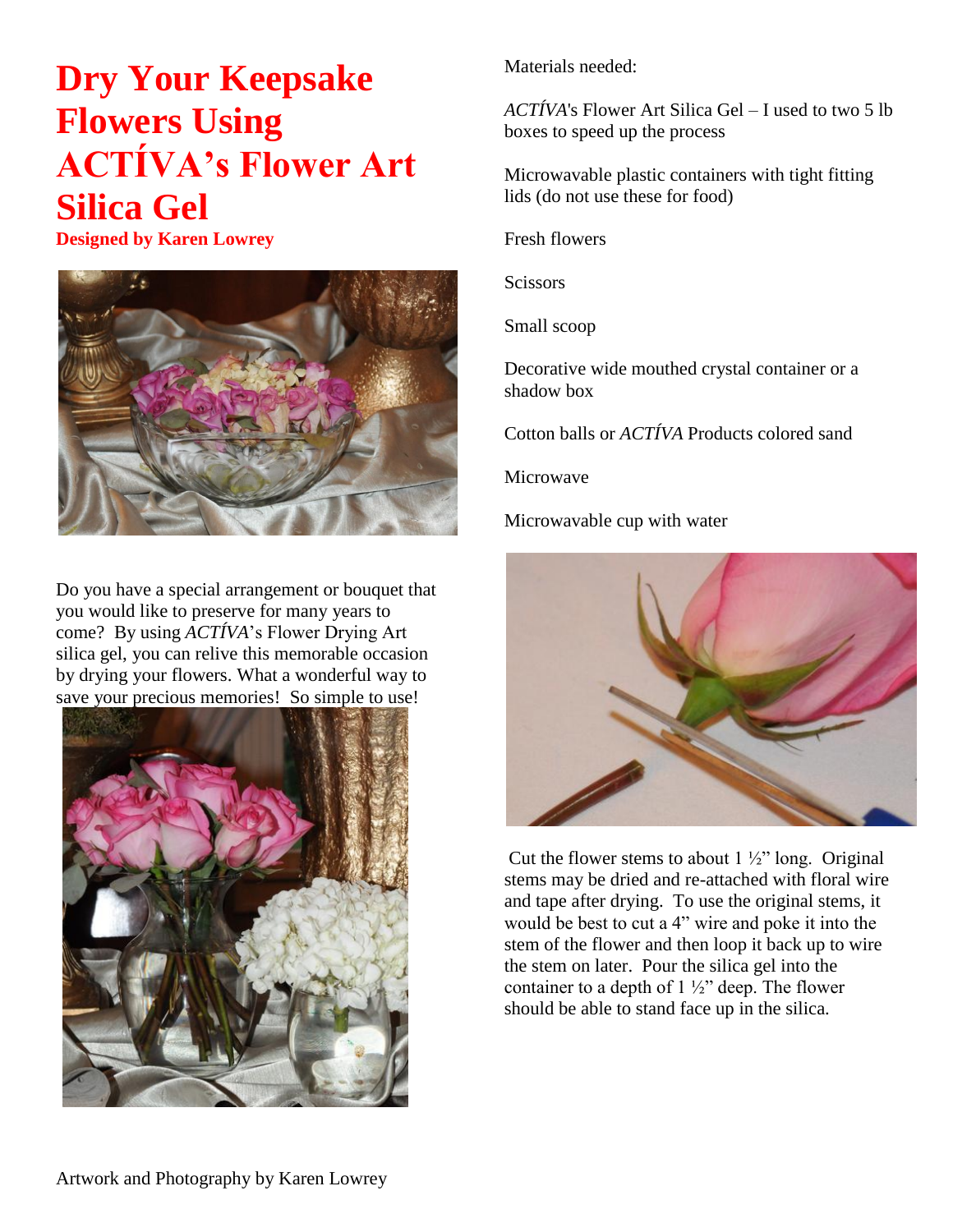

Make sure the flowers do not touch each other.



Build the silica up around the base of the flower by gently sprinkling silica gel around it and then sift it on the top and sides of the flower. Tap the container to make sure silica sinks into all the petals of the flower.



Completely cover the flowers with the silica gel. There are two ways to preserve your flowers. One method is to put the lid on the plastic container and let it set  $2 - 7$  days in a dry place depending on the type and thickness of the flower. Read the enclosed instructions to see the timetable for each type of flower. The method I used is the microwave method.



Place the uncovered container in the microwave with a cup full of water in a microwavable cup. I heated mine on medium power in one-minute increments according to the drying sheet enclosed in your box of silica gel.

I microwaved my flowers 3 1/2 minutes checking often for dryness. The silica gel will be very hot, so allow this to cool to room temperature. This may take several hours.